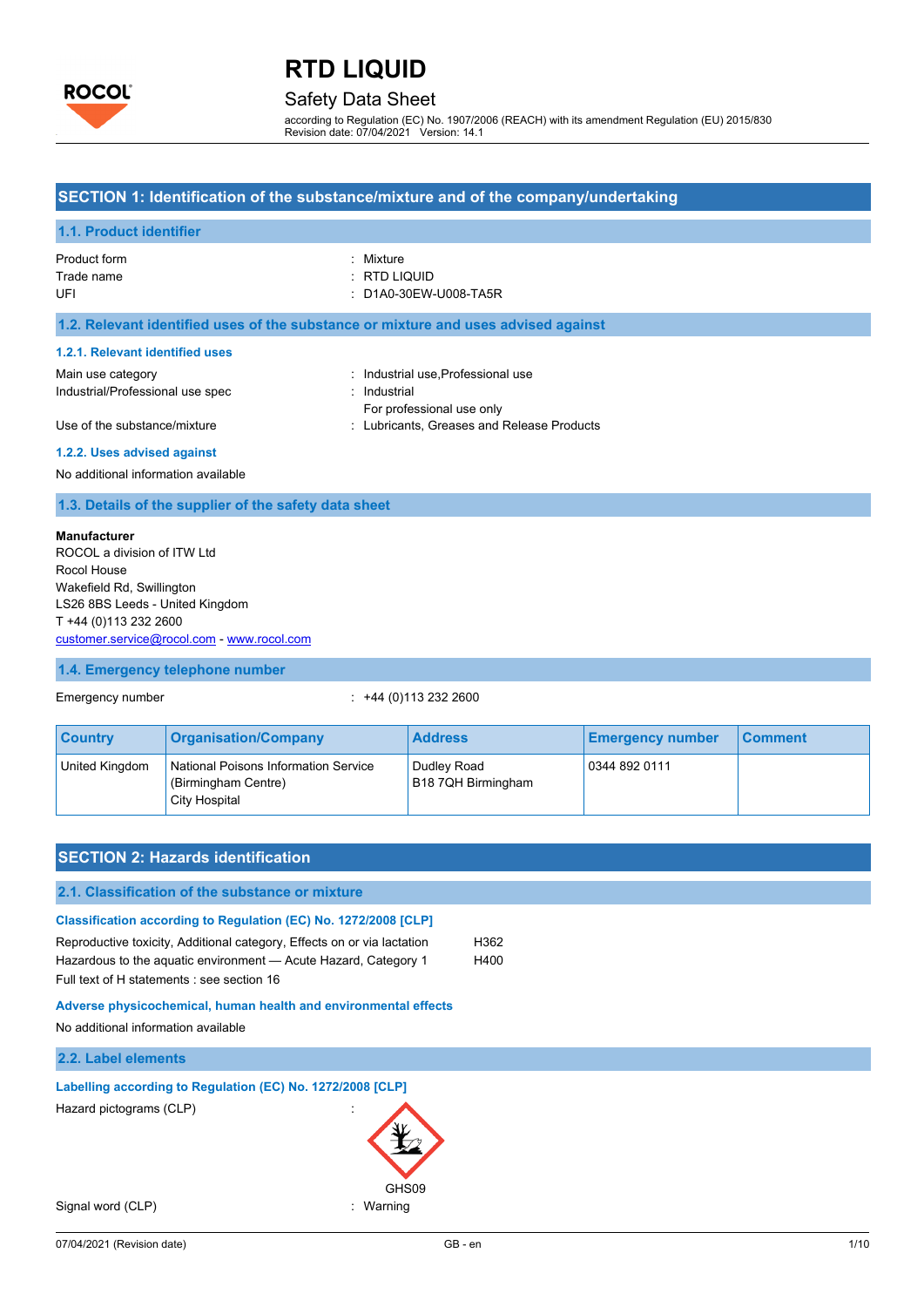# Safety Data Sheet

according to Regulation (EC) No. 1907/2006 (REACH) with its amendment Regulation (EU) 2015/830

| $\therefore$ C14-C17 CHLORINATED PARAFFIN                                               |
|-----------------------------------------------------------------------------------------|
| : H362 - May cause harm to breast-fed children.                                         |
| H400 - Very toxic to aquatic life.                                                      |
| $\therefore$ P260 - Do not breathe dusts or mists.                                      |
| P263 - Avoid contact during pregnancy and while nursing.                                |
| P280 - Wear protective gloves, protective clothing, eye protection, face protection.    |
| P308+P313 - IF exposed or concerned: Get medical advice/attention.                      |
| P501 - Dispose of contents/container to hazardous or special waste collection point, in |
| accordance with local, regional, national and/or international regulation.              |
| : EUH066 - Repeated exposure may cause skin dryness or cracking.                        |
| EUH208 - Contains TERPINEOL(8000-41-7). May produce an allergic reaction.               |
|                                                                                         |

## **2.3. Other hazards**

No additional information available

## **SECTION 3: Composition/information on ingredients**

## **3.1. Substances**

### Not applicable

### **3.2. Mixtures**

| <b>Name</b>                  | <b>Product identifier</b>                                                                                | $\frac{9}{6}$ | <b>Classification according to</b><br><b>Regulation (EC) No. 1272/2008</b><br>[CLP]                                                   |
|------------------------------|----------------------------------------------------------------------------------------------------------|---------------|---------------------------------------------------------------------------------------------------------------------------------------|
| C14-C17 CHLORINATED PARAFFIN | CAS-No.: 85535-85-9<br>EC-No.: 287-477-0<br>EC Index-No.: 602-095-00-X<br>REACH-no: 01-2119519269-<br>33 | $\geq 70$     | Lact., H362<br>Aquatic Acute 1, H400 (M=100)<br>Aquatic Chronic 1, H410                                                               |
| <b>TERPINEOL</b>             | CAS-No.: 8000-41-7<br>EC-No.: 232-268-1<br>REACH-no: 01-2119553062-<br>49 / 01-2119982324-34             | $0.1 - 1$     | Flam. Liq. 3, H226<br>Skin Irrit. 2, H315<br>Eye Irrit. 2, H319<br>Skin Sens. 1, H317<br>Asp. Tox. 1, H304<br>Aquatic Chronic 2, H411 |

Full text of H-statements: see section 16

| <b>SECTION 4: First aid measures</b>                                                                           |                                                                                                                                                                            |
|----------------------------------------------------------------------------------------------------------------|----------------------------------------------------------------------------------------------------------------------------------------------------------------------------|
| 4.1. Description of first aid measures                                                                         |                                                                                                                                                                            |
| First-aid measures after inhalation<br>First-aid measures after eye contact                                    | : Allow affected person to breathe fresh air. Allow the victim to rest.<br>: Rinse immediately with plenty of water. Obtain medical attention if pain, blinking or redness |
|                                                                                                                | persists.                                                                                                                                                                  |
| First-aid measures after ingestion                                                                             | : Rinse mouth. Do NOT induce vomiting. Obtain emergency medical attention.                                                                                                 |
| 4.2. Most important symptoms and effects, both acute and delayed                                               |                                                                                                                                                                            |
| . A har an albhibit a tarach i bhaile an aire an ceann a bhaile an an ceann an aire an aire an aire an aire an |                                                                                                                                                                            |

No additional information available

**4.3. Indication of any immediate medical attention and special treatment needed**

No additional information available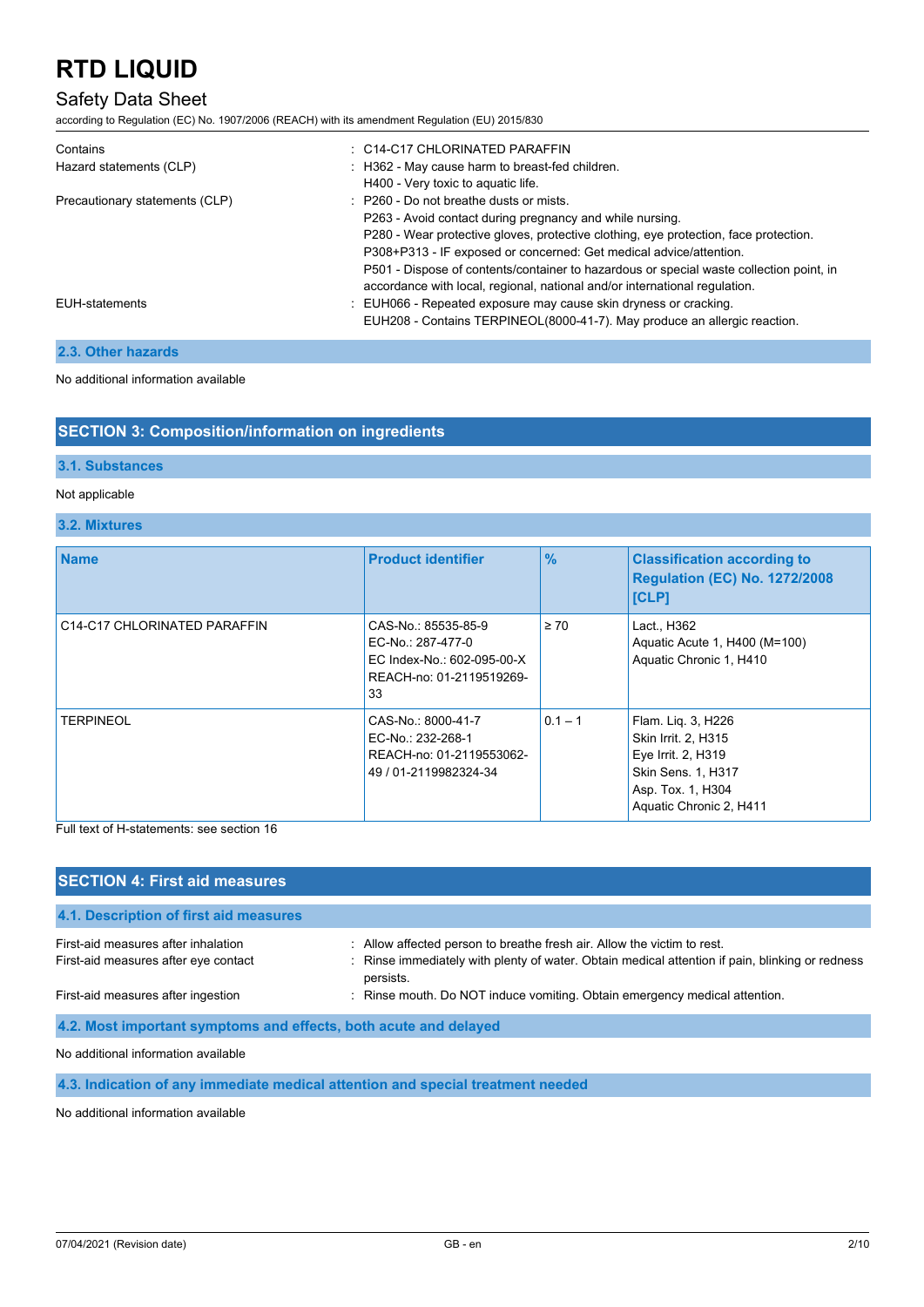# Safety Data Sheet

according to Regulation (EC) No. 1907/2006 (REACH) with its amendment Regulation (EU) 2015/830

| <b>SECTION 5: Firefighting measures</b>                                  |                                                                                                                                                                        |
|--------------------------------------------------------------------------|------------------------------------------------------------------------------------------------------------------------------------------------------------------------|
| 5.1. Extinguishing media                                                 |                                                                                                                                                                        |
| Suitable extinguishing media<br>Unsuitable extinguishing media           | Foam. Dry powder. Carbon dioxide. Water spray. Sand.<br>Do not use a heavy water stream.                                                                               |
| 5.2. Special hazards arising from the substance or mixture               |                                                                                                                                                                        |
| No additional information available                                      |                                                                                                                                                                        |
| 5.3. Advice for firefighters                                             |                                                                                                                                                                        |
| Firefighting instructions                                                | Use water spray or fog for cooling exposed containers. Exercise caution when fighting any<br>chemical fire. Prevent fire fighting water from entering the environment. |
| Protection during firefighting                                           | Do not enter fire area without proper protective equipment, including respiratory protection.                                                                          |
| <b>SECTION 6: Accidental release measures</b>                            |                                                                                                                                                                        |
| 6.1. Personal precautions, protective equipment and emergency procedures |                                                                                                                                                                        |
| 6.1.1. For non-emergency personnel                                       |                                                                                                                                                                        |
| <b>Emergency procedures</b>                                              | Evacuate unnecessary personnel.                                                                                                                                        |
| 6.1.2. For emergency responders                                          |                                                                                                                                                                        |
| Protective equipment<br><b>Emergency procedures</b>                      | Equip cleanup crew with proper protection.<br>Ventilate area.                                                                                                          |
| <b>6.2. Environmental precautions</b>                                    |                                                                                                                                                                        |
|                                                                          | Prevent entry to sewers and public waters. Notify authorities if liquid enters sewers or public waters. Avoid release to the environment.                              |

**6.3. Methods and material for containment and cleaning up** Methods for cleaning up **intercollect of the Soak up spills with inert solids**, such as clay or diatomaceous earth as soon as possible. Collect spillage. Store away from other materials.

## **6.4. Reference to other sections**

See Heading 8. Exposure controls and personal protection.

| <b>SECTION 7: Handling and storage</b>                                |                                                                                                                                                                                                                                                                                                                                                                                                                                                                                                                            |
|-----------------------------------------------------------------------|----------------------------------------------------------------------------------------------------------------------------------------------------------------------------------------------------------------------------------------------------------------------------------------------------------------------------------------------------------------------------------------------------------------------------------------------------------------------------------------------------------------------------|
| 7.1. Precautions for safe handling                                    |                                                                                                                                                                                                                                                                                                                                                                                                                                                                                                                            |
| Precautions for safe handling<br>Hygiene measures                     | : Wash hands and other exposed areas with mild soap and water before eating, drinking or<br>smoking and when leaving work. Provide good ventilation in process area to prevent<br>formation of vapour. Obtain special instructions before use. Avoid contact during<br>pregnancy/while nursing. Do not breathe dust/fume/gas/mist/vapours/spray. Avoid breathing<br>dust/fume/gas/mist/vapours/spray.<br>: Do not eat, drink or smoke when using this product. Wash hands, forearms and face<br>thoroughly after handling. |
| 7.2. Conditions for safe storage, including any incompatibilities     |                                                                                                                                                                                                                                                                                                                                                                                                                                                                                                                            |
| Storage conditions<br>Incompatible products<br>Incompatible materials | : Keep only in the original container in a cool, well ventilated place away from : Keep<br>container closed when not in use.<br>: Strong bases. Strong acids.<br>: Sources of ignition. Direct sunlight.                                                                                                                                                                                                                                                                                                                   |
| 7.3. Specific end use(s)                                              |                                                                                                                                                                                                                                                                                                                                                                                                                                                                                                                            |

No additional information available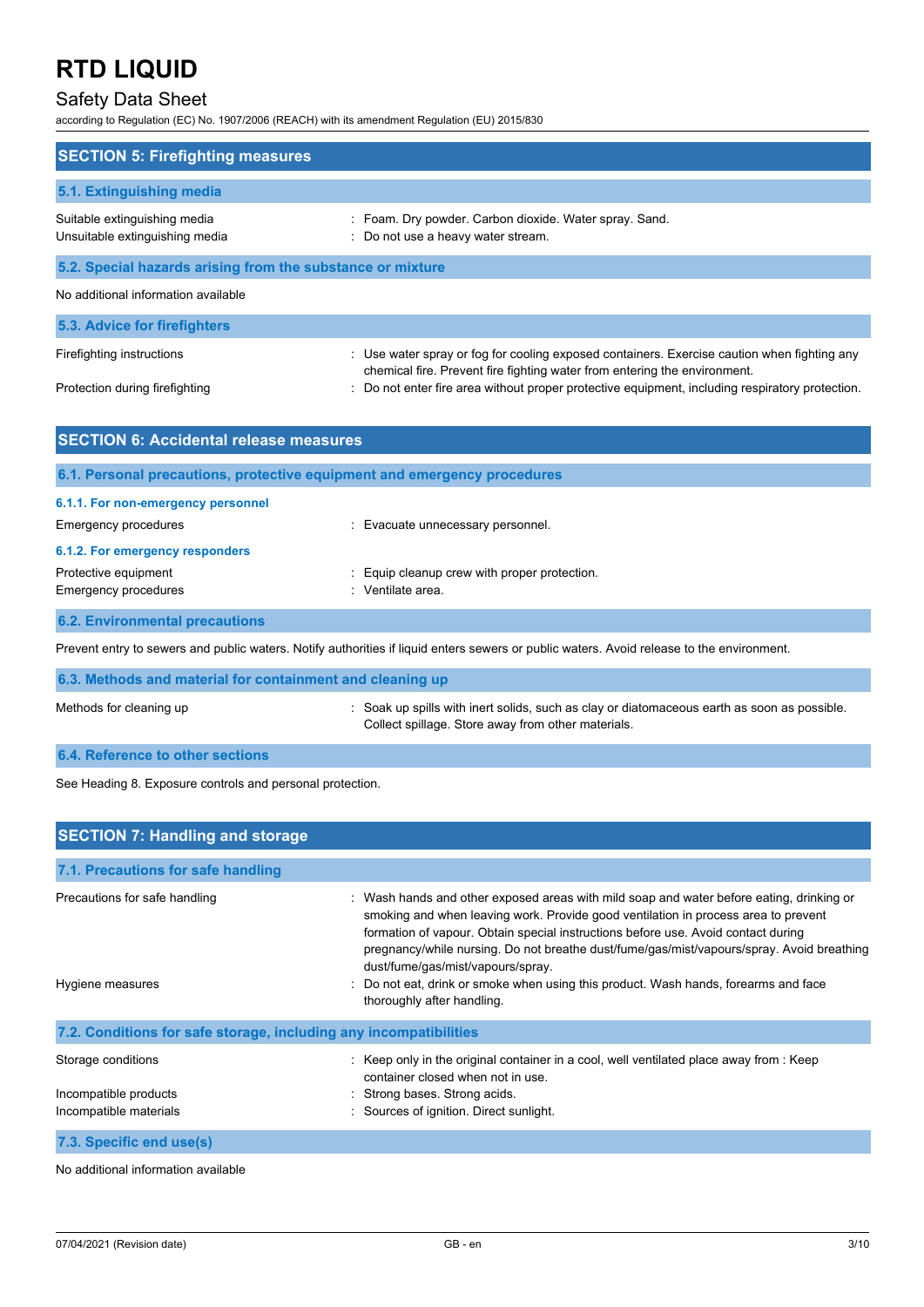## Safety Data Sheet

according to Regulation (EC) No. 1907/2006 (REACH) with its amendment Regulation (EU) 2015/830

### **SECTION 8: Exposure controls/personal protection**

#### **8.1. Control parameters**

#### **8.1.1. National occupational exposure and biological limit values**

No additional information available

**8.1.2. Recommended monitoring procedures**

No additional information available

### **8.1.3. Air contaminants formed**

No additional information available

#### **8.1.4. DNEL and PNEC**

No additional information available

#### **8.1.5. Control banding**

No additional information available

**8.2. Exposure controls**

#### **8.2.1. Appropriate engineering controls**

No additional information available

#### **8.2.2. Personal protection equipment**

#### **Personal protective equipment:**

Avoid all unnecessary exposure.

#### **8.2.2.1. Eye and face protection**

**Eye protection:** Chemical goggles or safety glasses

#### **8.2.2.2. Skin protection**

**Hand protection:** Wear protective gloves.

#### **8.2.2.3. Respiratory protection**

## **Respiratory protection:**

Wear appropriate mask

**8.2.2.4. Thermal hazards**

No additional information available

#### **8.2.3. Environmental exposure controls**

#### **Consumer exposure controls:**

Avoid contact during pregnancy/while nursing.

Boiling point **in the case of the case of the case of the case of the case of the case of the case of the case of the case of the case of the case of the case of the case of the case of the case of the case of the case of** Flash point  $\cdot$  > 100 °C

### **Other information:**

Do not eat, drink or smoke during use.

| <b>SECTION 9: Physical and chemical properties</b>         |                         |  |  |  |
|------------------------------------------------------------|-------------------------|--|--|--|
| 9.1. Information on basic physical and chemical properties |                         |  |  |  |
|                                                            |                         |  |  |  |
| Physical state                                             | $:$ Liquid              |  |  |  |
| Colour                                                     | $:$ brown.              |  |  |  |
| Odour                                                      | : Characteristic odour. |  |  |  |
| Odour threshold                                            | : No data available     |  |  |  |
| рH                                                         | : No data available.    |  |  |  |
| Relative evaporation rate (butylacetate=1)                 | : No data available     |  |  |  |
| Melting point                                              | : No data available     |  |  |  |
| Freezing point                                             | : No data available     |  |  |  |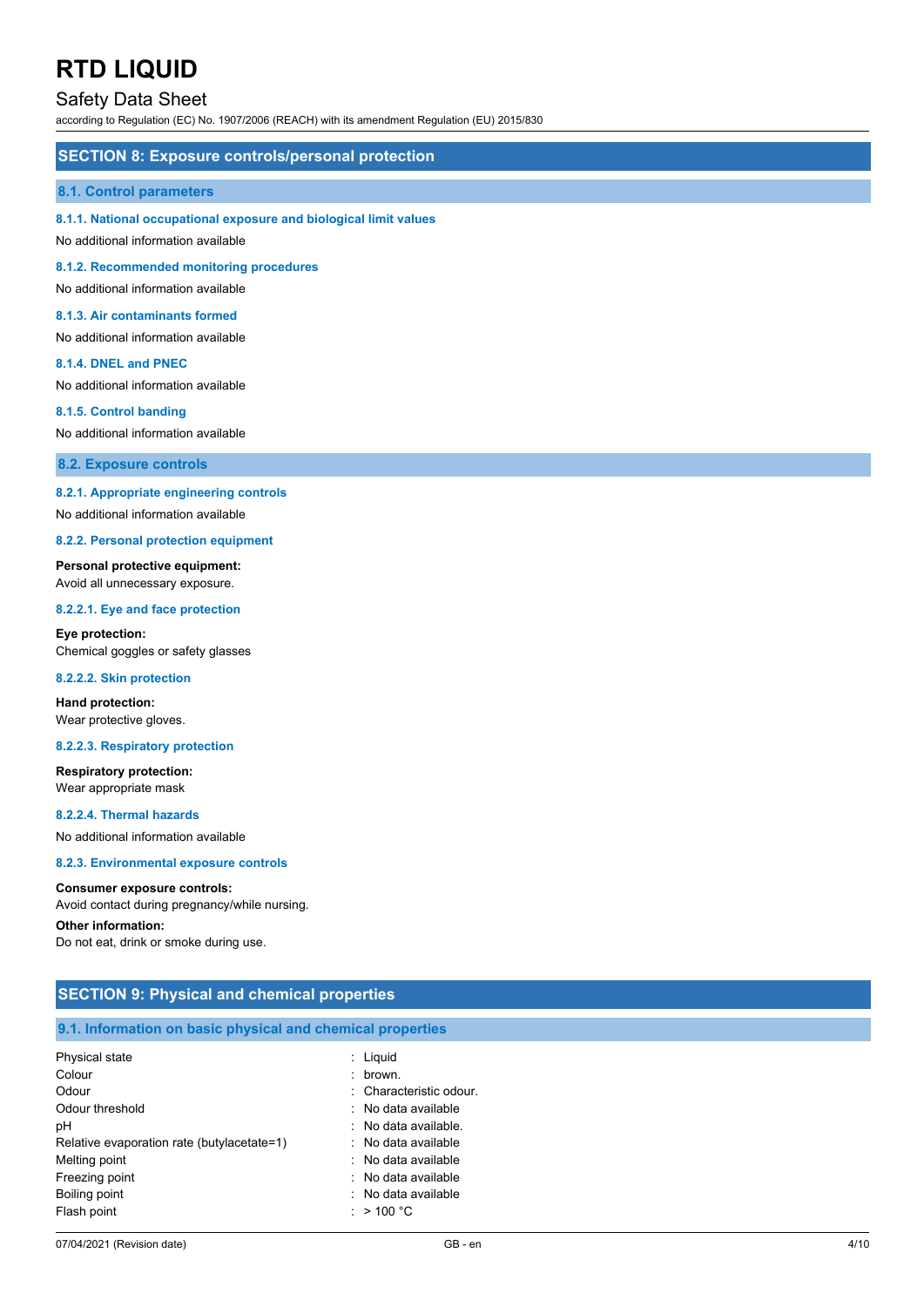# Safety Data Sheet

according to Regulation (EC) No. 1907/2006 (REACH) with its amendment Regulation (EU) 2015/830

| Auto-ignition temperature                       | : $>200 °C$                        |
|-------------------------------------------------|------------------------------------|
| Decomposition temperature                       | : No data available                |
| Flammability (solid, gas)                       | : Non flammable.                   |
| Vapour pressure                                 | : No data available                |
| Relative vapour density at 20 °C                | : No data available.               |
| Relative density                                | $\therefore$ 1.1                   |
| Solubility                                      | : insoluble in water.              |
| Partition coefficient n-octanol/water (Log Pow) | : No data available                |
| Viscosity, kinematic                            | : $\approx$ 110 mm <sup>2</sup> /s |
| Viscosity, dynamic                              | : No data available                |
| Explosive properties                            | : No data available                |
| Oxidising properties                            | : No data available                |
| <b>Explosive limits</b>                         | : No data available                |
|                                                 |                                    |

**9.2. Other information**

VOC content : 0 g/l

| <b>SECTION 10: Stability and reactivity</b>          |
|------------------------------------------------------|
| 10.1. Reactivity                                     |
| No additional information available                  |
| 10.2. Chemical stability                             |
| Not established.                                     |
| 10.3. Possibility of hazardous reactions             |
| Not established.                                     |
| 10.4. Conditions to avoid                            |
| Direct sunlight. Extremely high or low temperatures. |
| 10.5. Incompatible materials                         |
| Strong acids. Strong bases.                          |
| 10.6. Hazardous decomposition products               |
| fume. Carbon monoxide. Carbon dioxide.               |

| <b>SECTION 11: Toxicological information</b>                                    |                                                          |  |  |
|---------------------------------------------------------------------------------|----------------------------------------------------------|--|--|
| 11.1. Information on toxicological effects                                      |                                                          |  |  |
| Acute toxicity (oral)<br>Acute toxicity (dermal)<br>Acute toxicity (inhalation) | : Not classified<br>: Not classified<br>: Not classified |  |  |
| C14-C17 CHLORINATED PARAFFIN (85535-85-9)                                       |                                                          |  |  |
| LD50 oral rat                                                                   | > 4000 mg/kg bodyweight Animal: rat                      |  |  |
| LD50 dermal rabbit                                                              | > 13500 mg/kg bodyweight Animal: rabbit                  |  |  |
| <b>TERPINEOL (8000-41-7)</b>                                                    |                                                          |  |  |
| LD50 oral rat                                                                   | > 2000 mg/kg                                             |  |  |
| LD50 dermal rat                                                                 | > 2000 mg/kg                                             |  |  |
| Skin corrosion/irritation                                                       | : Not classified<br>pH: No data available.               |  |  |
| Additional information                                                          | : Repeated exposure may cause skin dryness or cracking.  |  |  |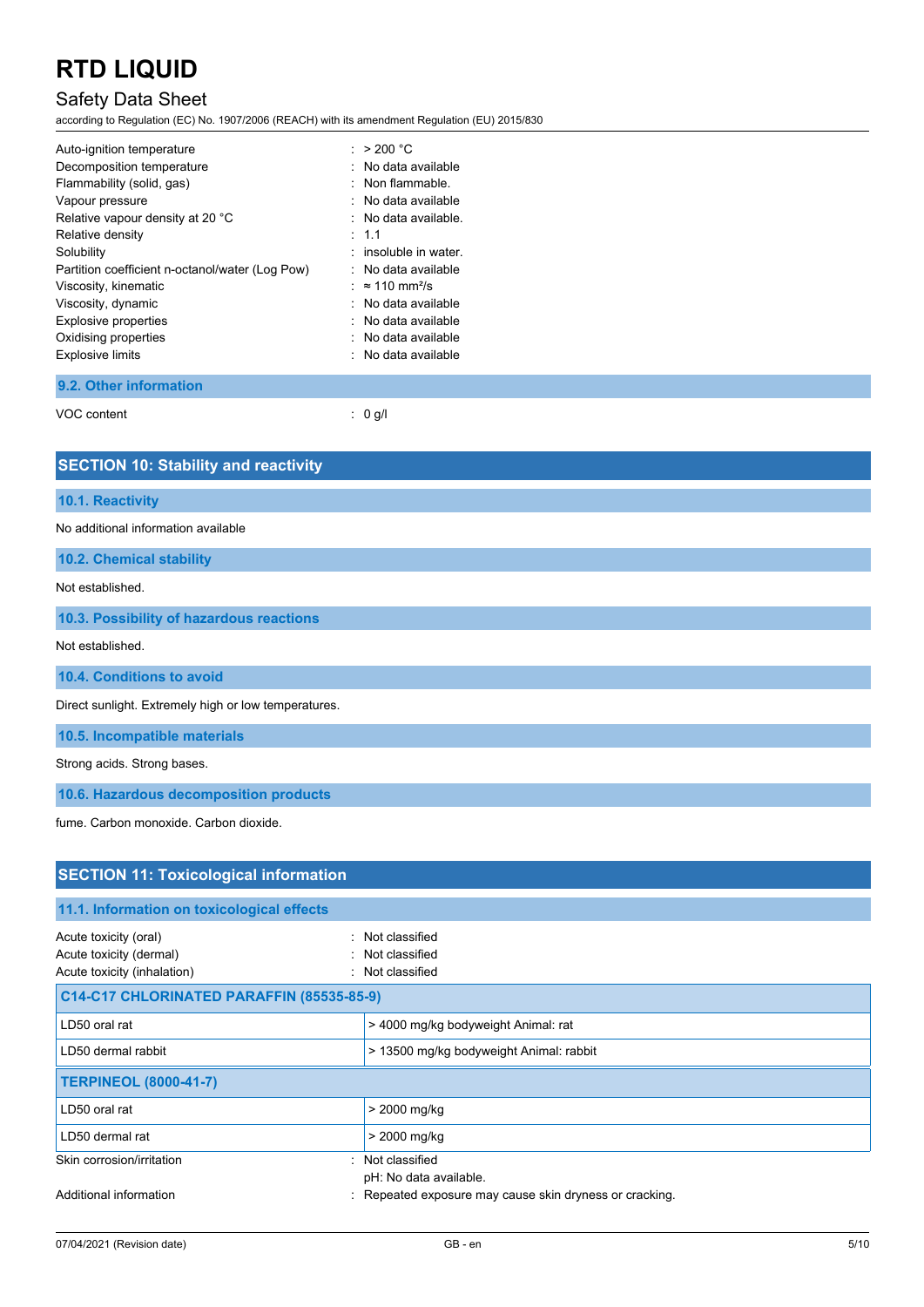# Safety Data Sheet

according to Regulation (EC) No. 1907/2006 (REACH) with its amendment Regulation (EU) 2015/830

| Serious eye damage/irritation                          | : Not classified                                                                                                    |
|--------------------------------------------------------|---------------------------------------------------------------------------------------------------------------------|
|                                                        | pH: No data available.                                                                                              |
| Additional information                                 | : Based on available data, the classification criteria are not met                                                  |
| Respiratory or skin sensitisation                      | Not classified                                                                                                      |
| Additional information                                 | Based on available data, the classification criteria are not met                                                    |
| Germ cell mutagenicity                                 | Not classified                                                                                                      |
| Additional information                                 | : Based on available data, the classification criteria are not met                                                  |
| Carcinogenicity                                        | Not classified                                                                                                      |
| Additional information                                 | Based on available data, the classification criteria are not met                                                    |
| Reproductive toxicity                                  | May cause harm to breast-fed children.                                                                              |
| Additional information                                 | : May cause harm to breast-fed children.                                                                            |
| STOT-single exposure                                   | : Not classified                                                                                                    |
| Additional information                                 | Based on available data, the classification criteria are not met                                                    |
| STOT-repeated exposure                                 | Not classified                                                                                                      |
| Additional information                                 | Based on available data, the classification criteria are not met                                                    |
| C14-C17 CHLORINATED PARAFFIN (85535-85-9)              |                                                                                                                     |
| NOAEL (oral, rat, 90 days)                             | 100 mg/kg bodyweight Animal: rat, Guideline: OECD Guideline 408 (Repeated Dose 90-<br>Day Oral Toxicity in Rodents) |
| Aspiration hazard                                      | Not classified                                                                                                      |
| Additional information                                 | Based on available data, the classification criteria are not met                                                    |
| <b>RTD LIQUID</b>                                      |                                                                                                                     |
| Viscosity, kinematic                                   | $\approx$ 110 mm <sup>2</sup> /s                                                                                    |
| Potential adverse human health effects and<br>symptoms | : Based on available data, the classification criteria are not met                                                  |

| <b>SECTION 12: Ecological information</b>                                                                                                      |                                                                                                                                               |
|------------------------------------------------------------------------------------------------------------------------------------------------|-----------------------------------------------------------------------------------------------------------------------------------------------|
| 12.1. Toxicity                                                                                                                                 |                                                                                                                                               |
| Ecology - water<br>Hazardous to the aquatic environment, short-term<br>(acute)<br>Hazardous to the aquatic environment, long-term<br>(chronic) | Very toxic to aquatic life with long lasting effects.<br>: Very toxic to aquatic life.<br>: Not classified                                    |
| C14-C17 CHLORINATED PARAFFIN (85535-85-9)                                                                                                      |                                                                                                                                               |
| LC50 - Fish [1]                                                                                                                                | > 10000 mg/l Test organisms (species): Alburnus alburnus                                                                                      |
| LC50 - Fish [2]                                                                                                                                | > 5000 mg/l Test organisms (species): Alburnus alburnus                                                                                       |
| EC50 - Crustacea [1]                                                                                                                           | 0.0059 mg/l Test organisms (species): Daphnia magna                                                                                           |
| EC50 - Other aquatic organisms [1]                                                                                                             | $0.006$ mg/l                                                                                                                                  |
| EC50 72h - Algae [1]                                                                                                                           | > 3.2 mg/l Test organisms (species): Pseudokirchneriella subcapitata (previous names:<br>Raphidocelis subcapitata, Selenastrum capricornutum) |
| EC50 96h - Algae [1]                                                                                                                           | > 3.2 mg/l Test organisms (species): Pseudokirchneriella subcapitata (previous names:<br>Raphidocelis subcapitata, Selenastrum capricornutum) |
| LOEC (chronic)                                                                                                                                 | 0.018 mg/l Test organisms (species): Daphnia magna Duration: '21 d'                                                                           |
| NOEC (chronic)                                                                                                                                 | 0.01 mg/l Test organisms (species): Daphnia magna Duration: '21 d'                                                                            |
| NOEC chronic fish                                                                                                                              | 4.5 mg/l Test organisms (species): Oncorhynchus mykiss (previous name: Salmo<br>qairdneri) Duration: '60 d'                                   |
| 12.2. Persistence and degradability                                                                                                            |                                                                                                                                               |
| <b>RTD LIQUID</b>                                                                                                                              |                                                                                                                                               |

| Persistence and degradability | May cause long-term adverse effects in the environment. |
|-------------------------------|---------------------------------------------------------|
|                               |                                                         |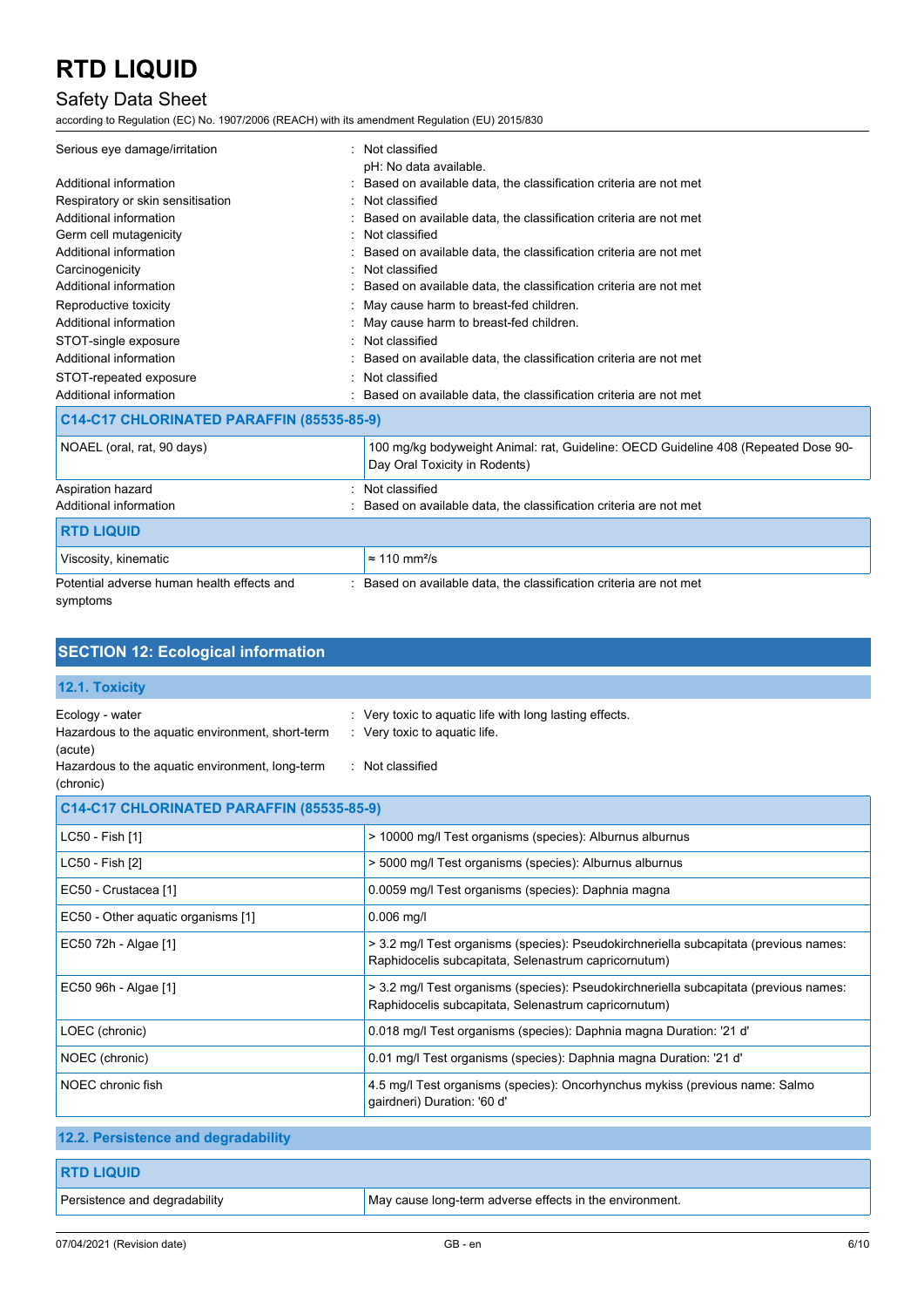# Safety Data Sheet

according to Regulation (EC) No. 1907/2006 (REACH) with its amendment Regulation (EU) 2015/830

| 12.3. Bioaccumulative potential            |                                     |  |
|--------------------------------------------|-------------------------------------|--|
| <b>RTD LIQUID</b>                          |                                     |  |
| Bioaccumulative potential                  | Not established.                    |  |
| 12.4. Mobility in soil                     |                                     |  |
| No additional information available        |                                     |  |
| 12.5. Results of PBT and vPvB assessment   |                                     |  |
| No additional information available        |                                     |  |
| 12.6. Other adverse effects                |                                     |  |
| Additional information                     | : Avoid release to the environment. |  |
|                                            |                                     |  |
| <b>SECTION 13: Disposal considerations</b> |                                     |  |

| Product/Packaging disposal recommendations | Dispose in a safe manner in accordance with local/national regulations. Dispose of<br>contents/container to hazardous or special waste collection point, in accordance with local, |
|--------------------------------------------|------------------------------------------------------------------------------------------------------------------------------------------------------------------------------------|
|                                            | regional, national and/or international regulation.                                                                                                                                |
| Ecology - waste materials                  | : Avoid release to the environment.                                                                                                                                                |

## **SECTION 14: Transport information**

**13.1. Waste treatment methods**

### In accordance with ADR / IMDG / IATA / ADN / RID

| <b>ADR</b>                                                                                                                                     | <b>IMDG</b>                                                                                                                                                           | <b>IATA</b><br><b>ADN</b>                                                                                      |                                                                                                                                           | <b>RID</b>                                                                                                                                       |  |  |
|------------------------------------------------------------------------------------------------------------------------------------------------|-----------------------------------------------------------------------------------------------------------------------------------------------------------------------|----------------------------------------------------------------------------------------------------------------|-------------------------------------------------------------------------------------------------------------------------------------------|--------------------------------------------------------------------------------------------------------------------------------------------------|--|--|
| 14.1. UN number                                                                                                                                |                                                                                                                                                                       |                                                                                                                |                                                                                                                                           |                                                                                                                                                  |  |  |
| <b>UN 3082</b>                                                                                                                                 | <b>UN 3082</b>                                                                                                                                                        | <b>UN 3082</b>                                                                                                 | <b>UN 3082</b>                                                                                                                            | <b>UN 3082</b>                                                                                                                                   |  |  |
| 14.2. UN proper shipping name                                                                                                                  |                                                                                                                                                                       |                                                                                                                |                                                                                                                                           |                                                                                                                                                  |  |  |
| <b>ENVIRONMENTALLY</b><br><b>HAZARDOUS</b><br>SUBSTANCE, LIQUID,<br>N.O.S.                                                                     | <b>ENVIRONMENTALLY</b><br><b>HAZARDOUS</b><br>SUBSTANCE, LIQUID,<br>N.O.S.                                                                                            | Environmentally hazardous<br>substance, liquid, n.o.s.                                                         | <b>ENVIRONMENTALLY</b><br><b>HAZARDOUS</b><br>SUBSTANCE, LIQUID,<br>N.O.S.                                                                | <b>ENVIRONMENTALLY</b><br><b>HAZARDOUS</b><br>SUBSTANCE, LIQUID,<br>N.O.S.                                                                       |  |  |
| <b>Transport document description</b>                                                                                                          |                                                                                                                                                                       |                                                                                                                |                                                                                                                                           |                                                                                                                                                  |  |  |
| <b>UN 3082</b><br><b>ENVIRONMENTALLY</b><br><b>HAZARDOUS</b><br>SUBSTANCE, LIQUID,<br>N.O.S. (C14-C17<br>CHLORINATED<br>PARAFFIN), 9, III, (-) | <b>UN 3082</b><br><b>ENVIRONMENTALLY</b><br><b>HAZARDOUS</b><br>SUBSTANCE, LIQUID,<br>N.O.S. (C14-C17<br>CHLORINATED<br>PARAFFIN), 9, III, MARINE<br><b>POLLUTANT</b> | UN 3082 Environmentally<br>hazardous substance.<br>liquid, n.o.s. (C14-C17<br>CHLORINATED<br>PARAFFIN), 9, III | <b>UN 3082</b><br><b>ENVIRONMENTALLY</b><br><b>HAZARDOUS</b><br>SUBSTANCE, LIQUID,<br>N.O.S. (C14-C17<br>CHLORINATED<br>PARAFFIN), 9, III | <b>UN 3082</b><br><b>ENVIRONMENTALLY</b><br><b>HAZARDOUS</b><br>SUBSTANCE, LIQUID,<br>N.O.S. (C14-C17<br><b>CHLORINATED</b><br>PARAFFIN), 9, III |  |  |
|                                                                                                                                                | 14.3. Transport hazard class(es)                                                                                                                                      |                                                                                                                |                                                                                                                                           |                                                                                                                                                  |  |  |
| 9                                                                                                                                              | 9                                                                                                                                                                     | 9                                                                                                              | 9                                                                                                                                         | 9                                                                                                                                                |  |  |
|                                                                                                                                                |                                                                                                                                                                       |                                                                                                                |                                                                                                                                           |                                                                                                                                                  |  |  |
| 14.4. Packing group                                                                                                                            |                                                                                                                                                                       |                                                                                                                |                                                                                                                                           |                                                                                                                                                  |  |  |
| $\mathbf{III}$                                                                                                                                 | III                                                                                                                                                                   | III                                                                                                            | Ш                                                                                                                                         | III                                                                                                                                              |  |  |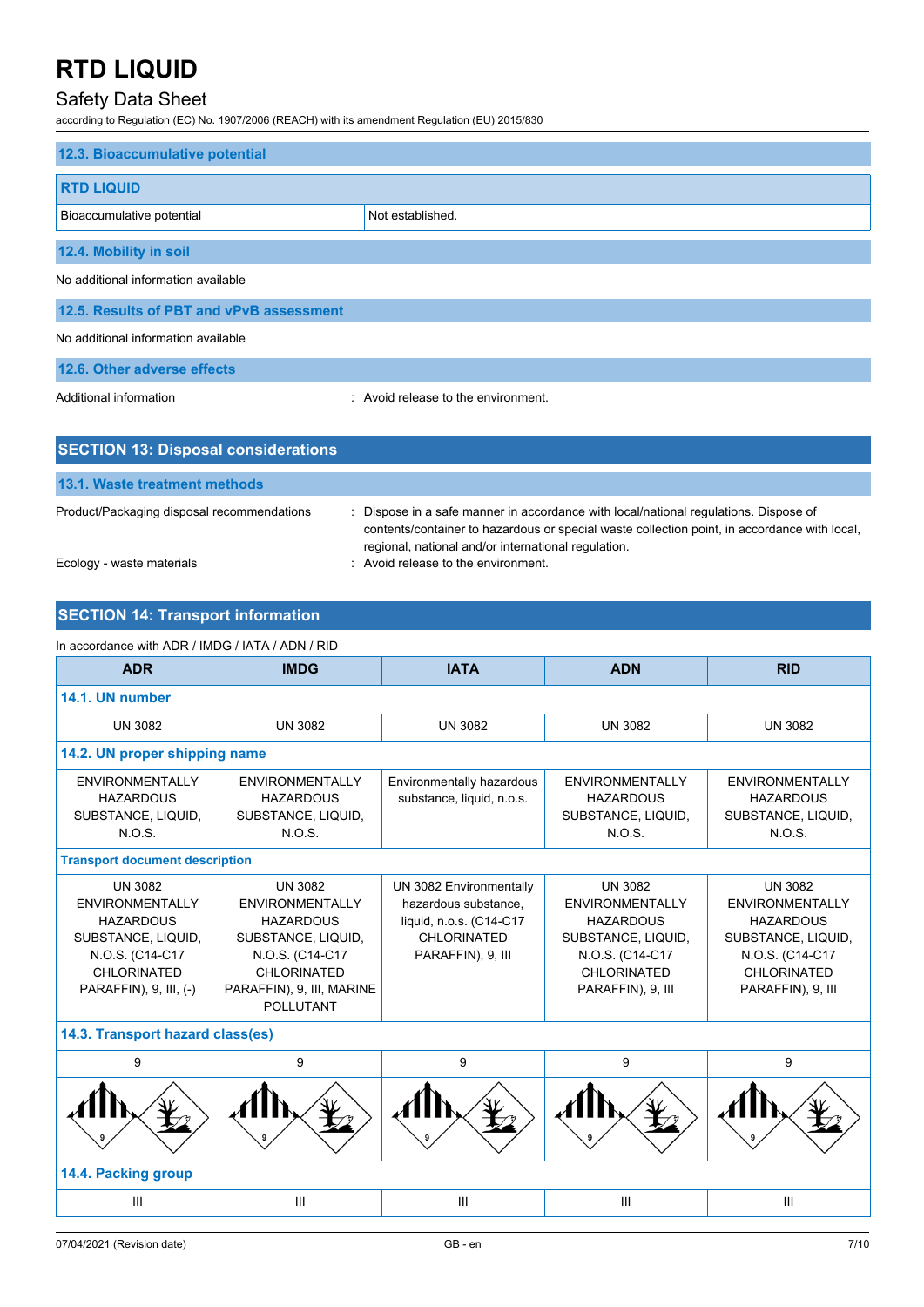# Safety Data Sheet

according to Regulation (EC) No. 1907/2006 (REACH) with its amendment Regulation (EU) 2015/830

| <b>ADR</b>                             | <b>IMDG</b>                                                    | <b>IATA</b>                           | <b>ADN</b>                            | <b>RID</b>                            |
|----------------------------------------|----------------------------------------------------------------|---------------------------------------|---------------------------------------|---------------------------------------|
| <b>14.5. Environmental hazards</b>     |                                                                |                                       |                                       |                                       |
| Dangerous for the<br>environment: Yes  | Dangerous for the<br>environment: Yes<br>Marine pollutant: Yes | Dangerous for the<br>environment: Yes | Dangerous for the<br>environment: Yes | Dangerous for the<br>environment: Yes |
| No supplementary information available |                                                                |                                       |                                       |                                       |

# **14.6. Special precautions for user**

| <b>Overland transport</b>                                                  |                              |      |
|----------------------------------------------------------------------------|------------------------------|------|
| Classification code (ADR)                                                  | M <sub>6</sub><br>÷          |      |
| Special provisions (ADR)                                                   | 274, 335, 375, 601           |      |
| Limited quantities (ADR)                                                   | 5 <sub>l</sub>               |      |
| Excepted quantities (ADR)                                                  | E <sub>1</sub>               |      |
| Packing instructions (ADR)                                                 | P001, IBC03, LP01, R001      |      |
| Special packing provisions (ADR)                                           | PP <sub>1</sub>              |      |
| Mixed packing provisions (ADR)                                             | MP19                         |      |
| Portable tank and bulk container instructions (ADR)                        | : T4                         |      |
| Portable tank and bulk container special provisions<br>(ADR)               | : TP1, TP29                  |      |
| Tank code (ADR)                                                            | : LGBV                       |      |
| Vehicle for tank carriage                                                  | : AT                         |      |
| Transport category (ADR)                                                   | : 3                          |      |
| Special provisions for carriage - Packages (ADR)                           | : V12                        |      |
| Special provisions for carriage - Loading, unloading<br>and handling (ADR) | $\therefore$ CV13            |      |
| Hazard identification number (Kemler No.)                                  | 90                           |      |
| Orange plates                                                              | 90<br>3082                   |      |
|                                                                            |                              |      |
| Tunnel restriction code (ADR)                                              |                              |      |
| EAC code                                                                   | : .3Z                        |      |
|                                                                            |                              |      |
| <b>Transport by sea</b>                                                    |                              |      |
| Special provisions (IMDG)                                                  | : 274, 335, 969              |      |
| Limited quantities (IMDG)                                                  | : 5L                         |      |
| Excepted quantities (IMDG)                                                 | E1                           |      |
| Packing instructions (IMDG)                                                | : LP01, P001                 |      |
| Special packing provisions (IMDG)                                          | $:$ PP1<br>IBC03             |      |
| IBC packing instructions (IMDG)                                            |                              |      |
| Tank instructions (IMDG)                                                   | $\therefore$ T4<br>TP1, TP29 |      |
| Tank special provisions (IMDG)                                             | F-A                          |      |
| EmS-No. (Fire)<br>EmS-No. (Spillage)                                       | $: S-F$                      |      |
| Stowage category (IMDG)                                                    | $\therefore$ A               |      |
|                                                                            |                              |      |
| Air transport                                                              |                              |      |
| PCA Excepted quantities (IATA)                                             | $\therefore$ E1              |      |
| PCA Limited quantities (IATA)                                              | Y964                         |      |
| PCA limited quantity max net quantity (IATA)                               | 30kgG                        |      |
| PCA packing instructions (IATA)                                            | 964                          |      |
| PCA max net quantity (IATA)                                                | : 450L                       |      |
| CAO packing instructions (IATA)                                            | 964                          |      |
| CAO max net quantity (IATA)                                                | 450L                         |      |
| Special provisions (IATA)                                                  | : A97, A158, A197            |      |
| ERG code (IATA)                                                            | $\therefore$ 9L              |      |
|                                                                            |                              |      |
| Inland waterway transport                                                  |                              |      |
| Classification code (ADN)                                                  | : M6                         |      |
|                                                                            | $GB - en$                    |      |
| 07/04/2021 (Revision date)                                                 |                              | 8/10 |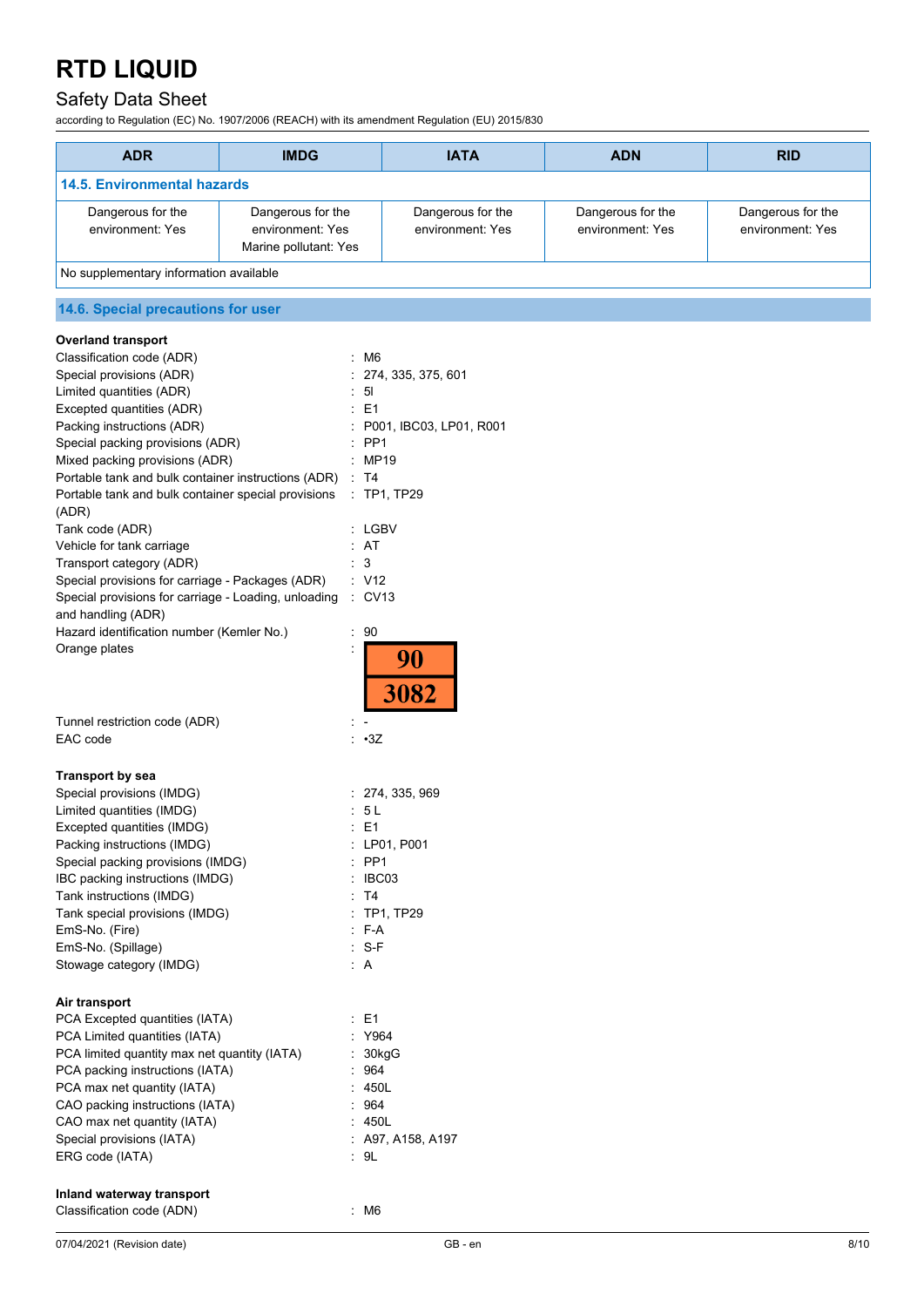# Safety Data Sheet

according to Regulation (EC) No. 1907/2006 (REACH) with its amendment Regulation (EU) 2015/830

| Special provisions (ADN)                                          | : 274, 335, 375, 601      |
|-------------------------------------------------------------------|---------------------------|
| Limited quantities (ADN)                                          | : 5L                      |
| Excepted quantities (ADN)                                         | $E = 1$                   |
| Equipment required (ADN)                                          | $\therefore$ PP           |
| Number of blue cones/lights (ADN)                                 | $\therefore$ 0            |
| <b>Rail transport</b>                                             |                           |
| Classification code (RID)                                         | : M6                      |
| Special provisions (RID)                                          | : 274, 335, 375, 601      |
| Limited quantities (RID)                                          | $\cdot$ 51                |
| Excepted quantities (RID)                                         | $E = 51$                  |
| Packing instructions (RID)                                        | : P001, IBC03, LP01, R001 |
| Special packing provisions (RID)                                  | $\therefore$ PP1          |
| Mixed packing provisions (RID)                                    | : MP19                    |
| Portable tank and bulk container instructions (RID) : T4          |                           |
| Portable tank and bulk container special provisions               | $:$ TP1, TP29             |
| (RID)                                                             |                           |
| Tank codes for RID tanks (RID)                                    | : LGBV                    |
| Transport category (RID)                                          | $\therefore$ 3            |
| Special provisions for carriage - Packages (RID)                  | $\therefore$ W12          |
| Special provisions for carriage - Loading, unloading : CW13, CW31 |                           |
| and handling (RID)                                                |                           |
| Colis express (express parcels) (RID)                             | CE8                       |
| Hazard identification number (RID)                                | : 90                      |

### **14.7. Transport in bulk according to Annex II of Marpol and the IBC Code**

Not applicable

## **SECTION 15: Regulatory information**

**15.1. Safety, health and environmental regulations/legislation specific for the substance or mixture**

#### **15.1.1. EU-Regulations**

Contains no REACH substances with Annex XVII restrictions

Contains no substance on the REACH candidate list

Contains no REACH Annex XIV substances

Contains no substance subject to Regulation (EU) No 649/2012 of the European Parliament and of the Council of 4 July 2012 concerning the export and import of hazardous chemicals.

Contains no substance subject to Regulation (EU) No 2019/1021 of the European Parliament and of the Council of 20 June 2019 on persistent organic pollutants

VOC content : 0 g/l

#### **15.1.2. National regulations**

No additional information available

#### **15.2. Chemical safety assessment**

No chemical safety assessment has been carried out

**For the following substances of this mixture a chemical safety assessment has been carried out:** C14-C17 CHLORINATED PARAFFIN

## **SECTION 16: Other information** Data sources **Superint Studies : REGULATION (EC) No 1272/2008 OF THE EUROPEAN PARLIAMENT AND OF THE** COUNCIL of 16 December 2008 on classification, labelling and packaging of substances and mixtures, amending and repealing Directives 67/548/EEC and 1999/45/EC, and amending Regulation (EC) No 1907/2006. Other information : None.